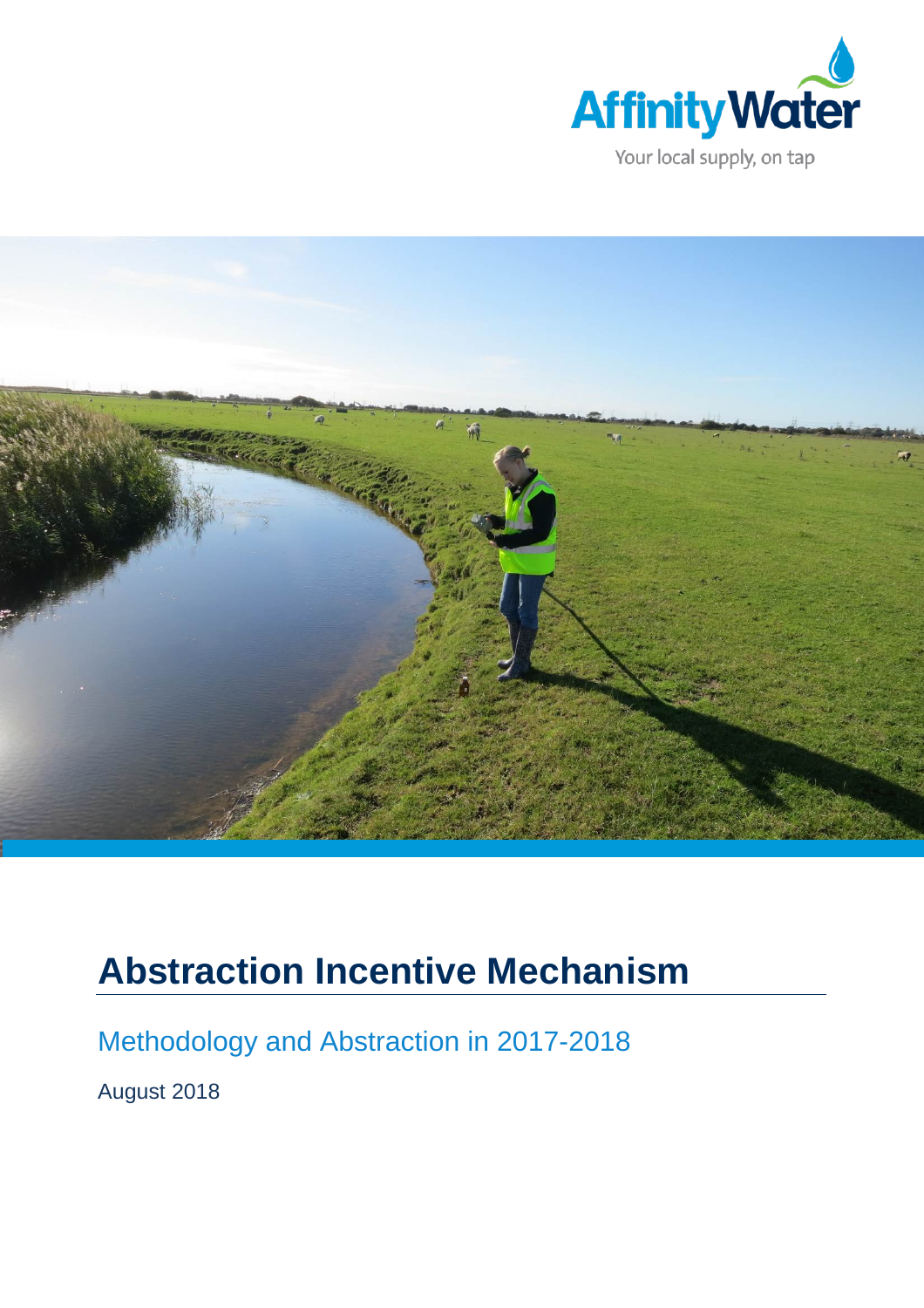

# **This page is left intentionally blank**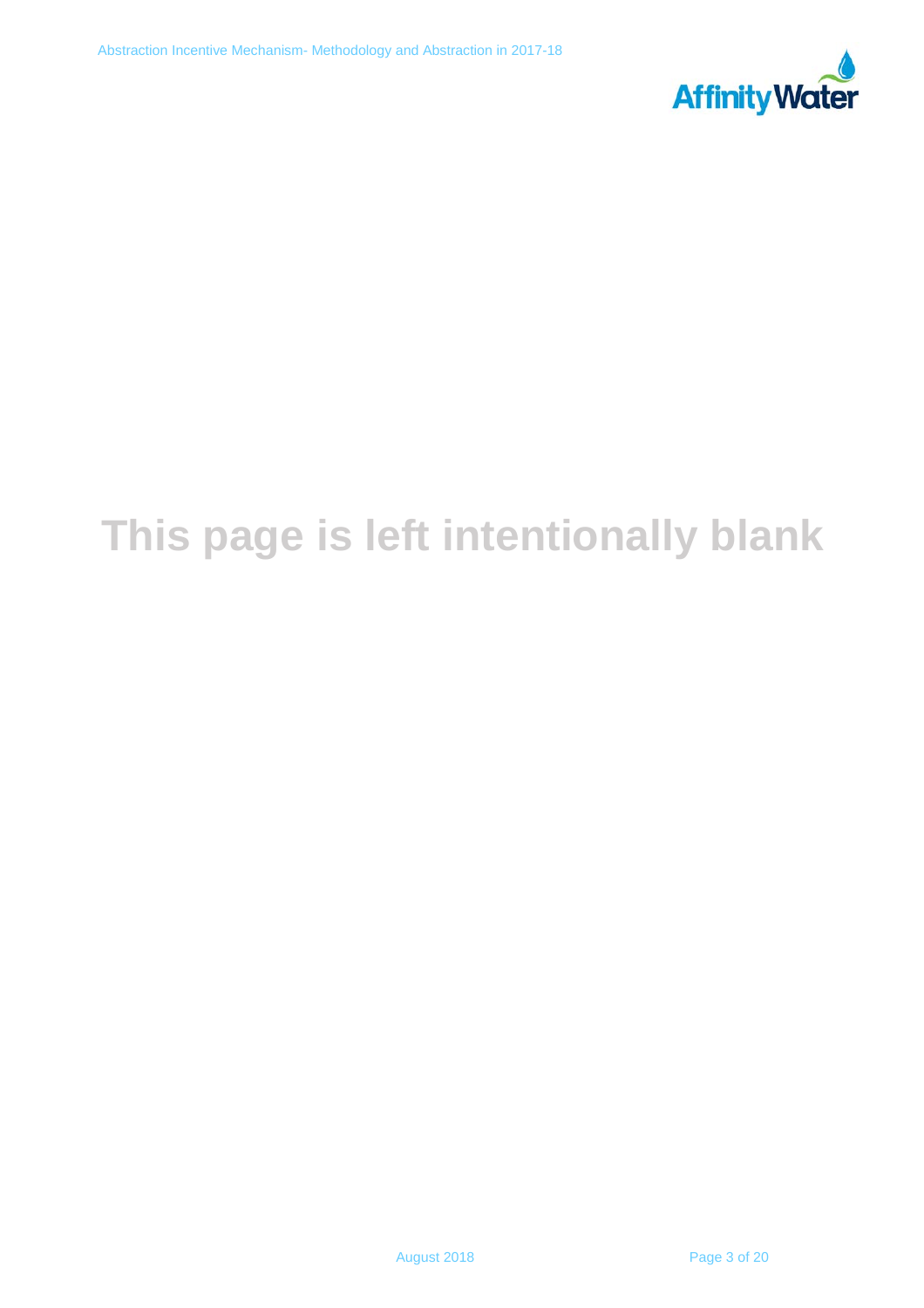

### **Asset Management document control sheet**

#### **Document amendment history**

| <b>Version</b> | <b>Status</b> | <b>Date</b> | <b>Amendment to this version</b> |
|----------------|---------------|-------------|----------------------------------|
| 0.1            | <b>Draft</b>  | 11/04/2018  | <b>Daniel Yarker</b>             |
| 0.2            | $2nd$ Draft   | 24/04/2018  | Ilias Karapanos                  |
| 0.3            | 3rd Draft     | 09/05/2018  | Affie Panayiotou                 |
|                | Final         | 21/08/2018  | <b>Mike Pocock</b>               |
|                |               |             |                                  |
|                |               |             |                                  |
|                |               |             |                                  |
|                |               |             |                                  |
|                |               |             |                                  |

#### **Document approval**

| <b>Document title</b>               | AIM performance 2017-18                                                       |                  |                                         |             |  |  |  |  |  |
|-------------------------------------|-------------------------------------------------------------------------------|------------------|-----------------------------------------|-------------|--|--|--|--|--|
| e-Document location                 | S:\Water Resources\AIM\2017 work\Annual 2017-2018\AIM performance 2017-<br>18 |                  |                                         |             |  |  |  |  |  |
|                                     | <b>Name</b>                                                                   | <b>Signature</b> | <b>Title</b>                            | <b>Date</b> |  |  |  |  |  |
| <b>Author/originator</b>            | Dan Yarker                                                                    |                  | <b>Senior Asset</b><br><b>Scientist</b> | 11/04/2018  |  |  |  |  |  |
| <b>Reviewer</b>                     | Ilias Karapanos                                                               |                  | <b>Asset Specialist</b>                 | 24/04/2018  |  |  |  |  |  |
| <b>Approver 1</b><br>(internal use) | Affie Panayiotou                                                              |                  | <b>Head of Water</b><br><b>Strategy</b> | 09/05/2018  |  |  |  |  |  |
| <b>Approver 2</b><br>(external use) | Mike Pocock                                                                   |                  | Director of Asset<br><b>Strategy</b>    | 21/08/2018  |  |  |  |  |  |

**Disclaimer**

**This document has been prepared in accordance with the** *Affinity Water Quality System* **and is uncontrolled for use outside the company except for those recipients on the controlled circulation list.** 

**Uncontrolled copies will not be updated if and when changes are made.**

**If you do not have a controlled copy and you wish to make use of this document, you should contact Affinity Water to obtain a copy of the latest available version.**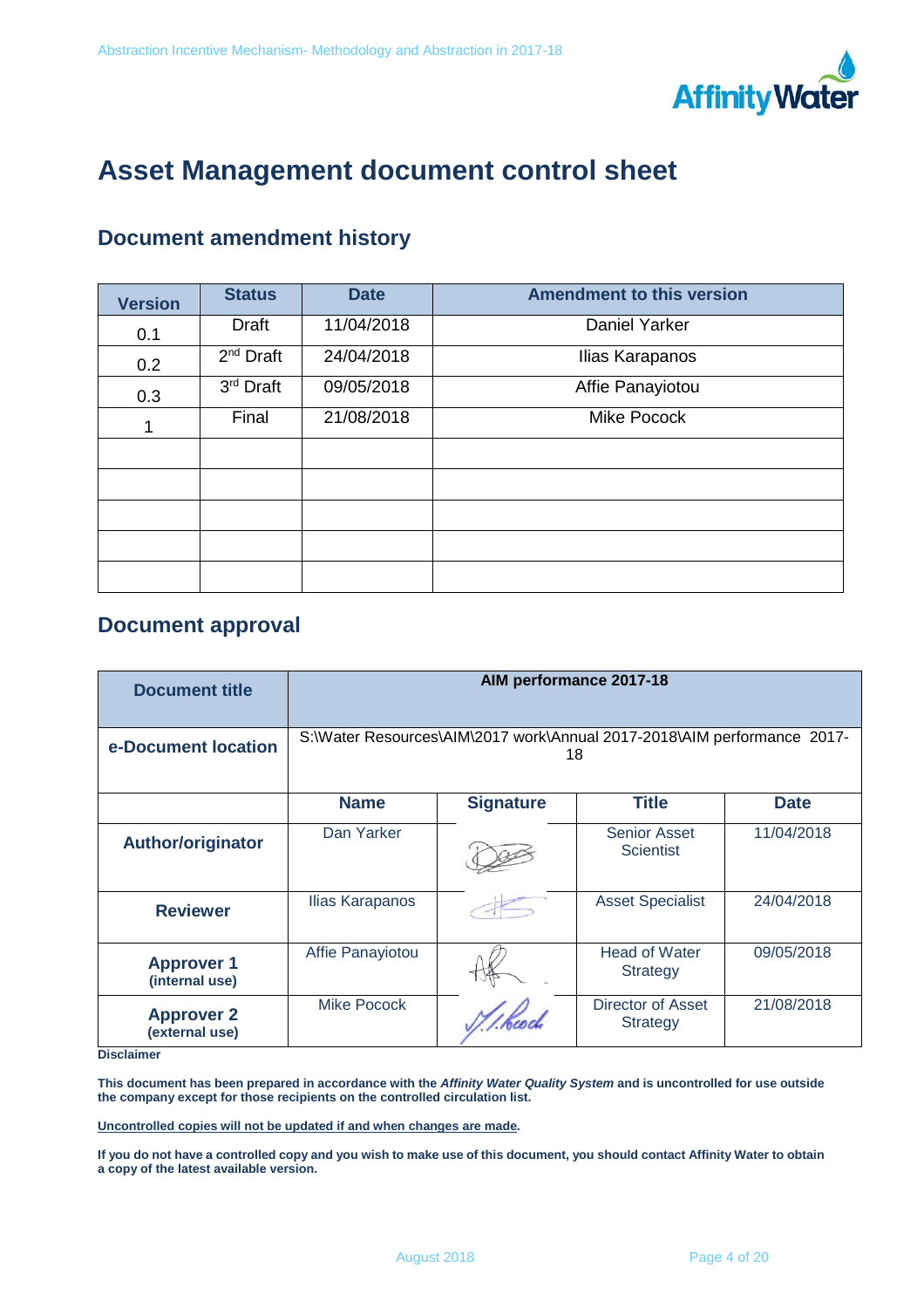

## **This page is left intentionally blank**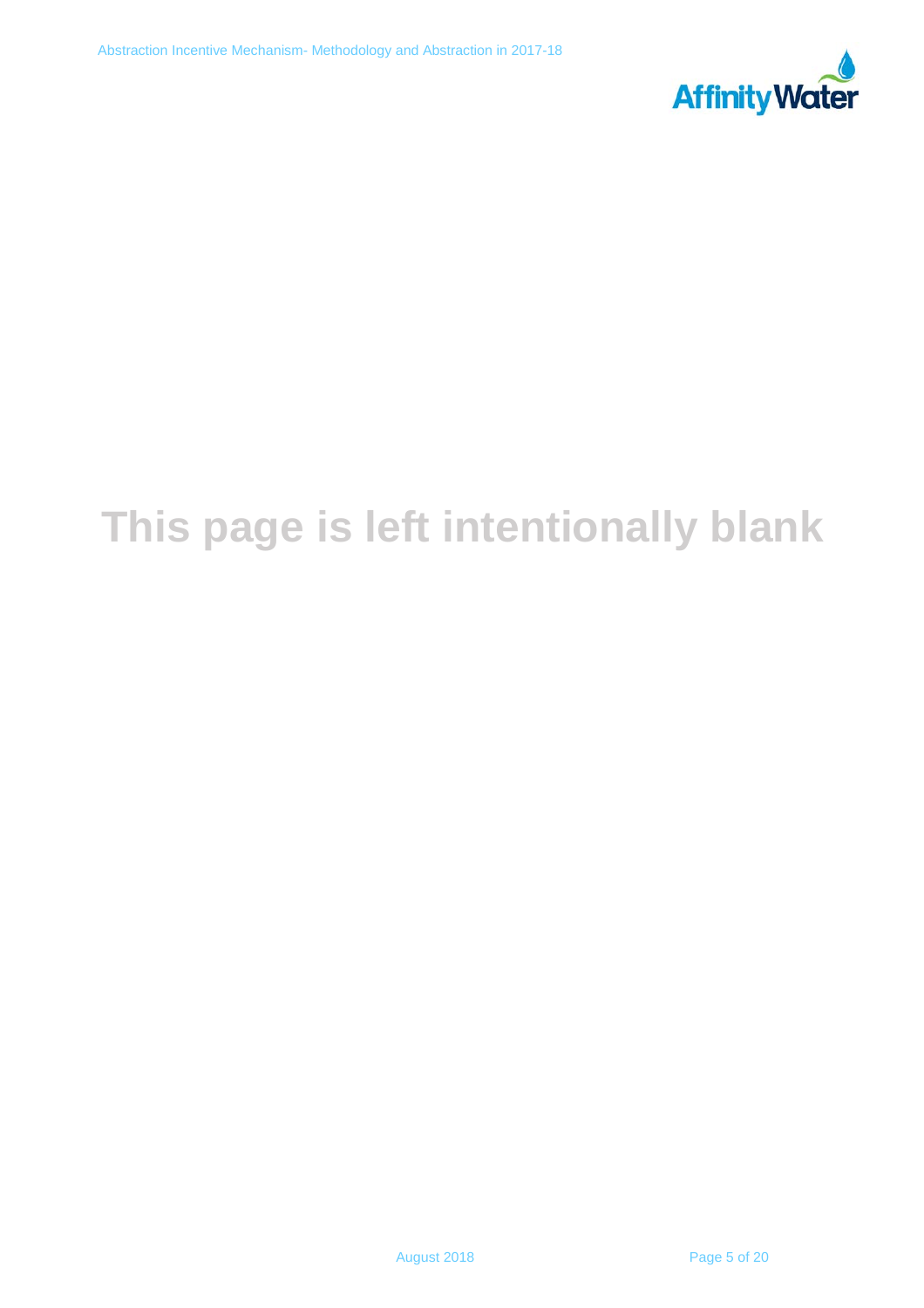

## <span id="page-4-0"></span>**Table of Contents**

## <span id="page-4-1"></span>**List of Tables**

| Table 4. AIM baseline Abstraction versus Actual Abstraction in 2017-18 16 |  |
|---------------------------------------------------------------------------|--|

## <span id="page-4-2"></span>**List of Figures**

| Figure 1: Relationship between River Flows at Hitchin Gauging Station and Groundwater Levels |  |
|----------------------------------------------------------------------------------------------|--|
|                                                                                              |  |
| Figure 2: Background Groundwater Level Fluctuations Measured at the EA Observation           |  |
|                                                                                              |  |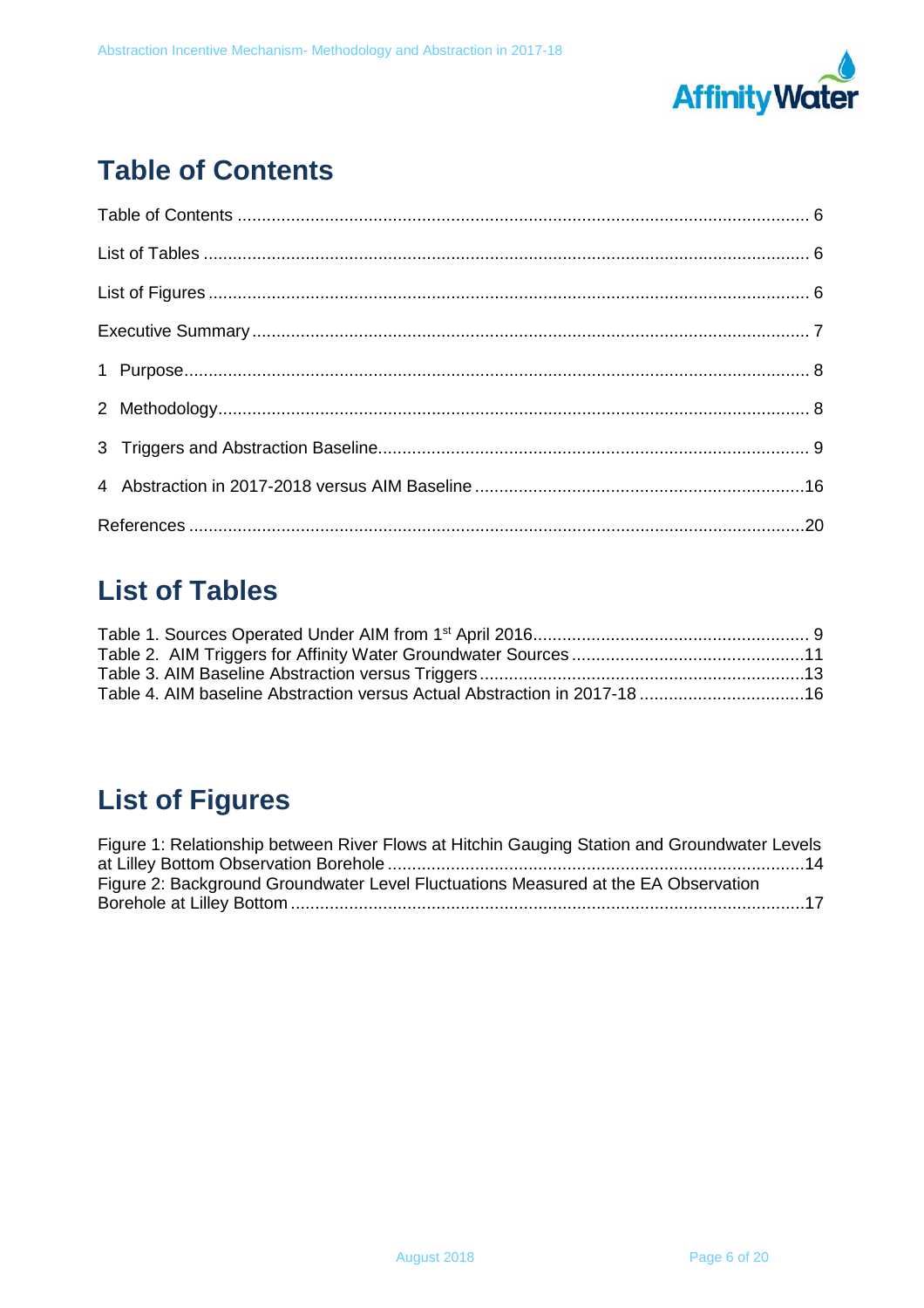

## <span id="page-5-0"></span>**Executive Summary**

The Abstraction Incentive Mechanism (AIM) has been proposed by Ofwat with the objective to encourage water companies to reduce the environmental impact of abstracting water at environmentally sensitive sites during low flow periods (i.e. droughts). The purpose of this document is to set out the methodology and assumptions used to calculate the AIM triggers and baseline abstraction values. Actual abstraction data from the AIM sources for the financial year 2017-18 are shown in this report, in order to track performance and validate the AIM triggers selected.

A total of 23 groundwater sources have been identified as sensitive by Affinity Water, some of which will have sustainability reductions implemented in AMP6 and AMP7. The remaining ten sources have an operating agreement, other licence condition or are currently under National Environment Programme investigation. The AIM taskforce guidelines as proposed by Ofwat were followed to calculate the triggers and abstraction baseline figures. The AIM triggers selected were based on the Environment Agency's Restoring Sustainable Abstraction assessments, NEP investigations or other Environmental Impact Assessment work. Where current investigations were in place, the preferred trigger points on river flows were adopted, based on Environmental Flow Indicators in consultation with the Environment Agency. In the absence of these, Q95 flows were adopted as best indication of low flow conditions for the AIM triggers. Baseline abstraction values were calculated based on the 20-year period of  $1<sup>st</sup>$  April 1995 - 31<sup>st</sup> March 2015 as this period is considered representative enough to include a number of droughts with and without demand restrictions.

The 23 sites selected under AIM were submitted to Ofwat in September 2015. Since then a number of sources have had sustainability reductions implemented. It was initially proposed to assess these sources for AIM until the timing of the reduction however there may be merit in continuing to operate AIM, where the deployable output has not been reduced to 0 Ml/d, to mitigate any residual abstraction impact. Also, for sources that have augmentation schemes, the volume into supply will only be calculated under AIM, not the river support volume, since the latter is benefiting the environment.

Following the Ofwat guidance, two equations were used to calculate the AIM performance and the normalised AIM performance. For the 19 AIM sources at which the trigger was breached during 2017-18, the combined AIM performance was -3096.95 Ml and the normalised AIM performance was -2.56. The negative figures signify an improved performance as average abstraction was lower than the baseline at the global scale. This suggests that the company met and exceeded the AIM baseline figures for the financial year 2017-18 which is mainly linked to the overall low demand and planned outages at some of the AIM sites.

Following the annual review of the AIM triggers and baseline abstractions, it appears that they are robust and representative of the catchment status. The validity of the triggers and baseline abstraction is constantly monitored and the next AIM performance review will take place in June 2018 for Q1 of 2018-19.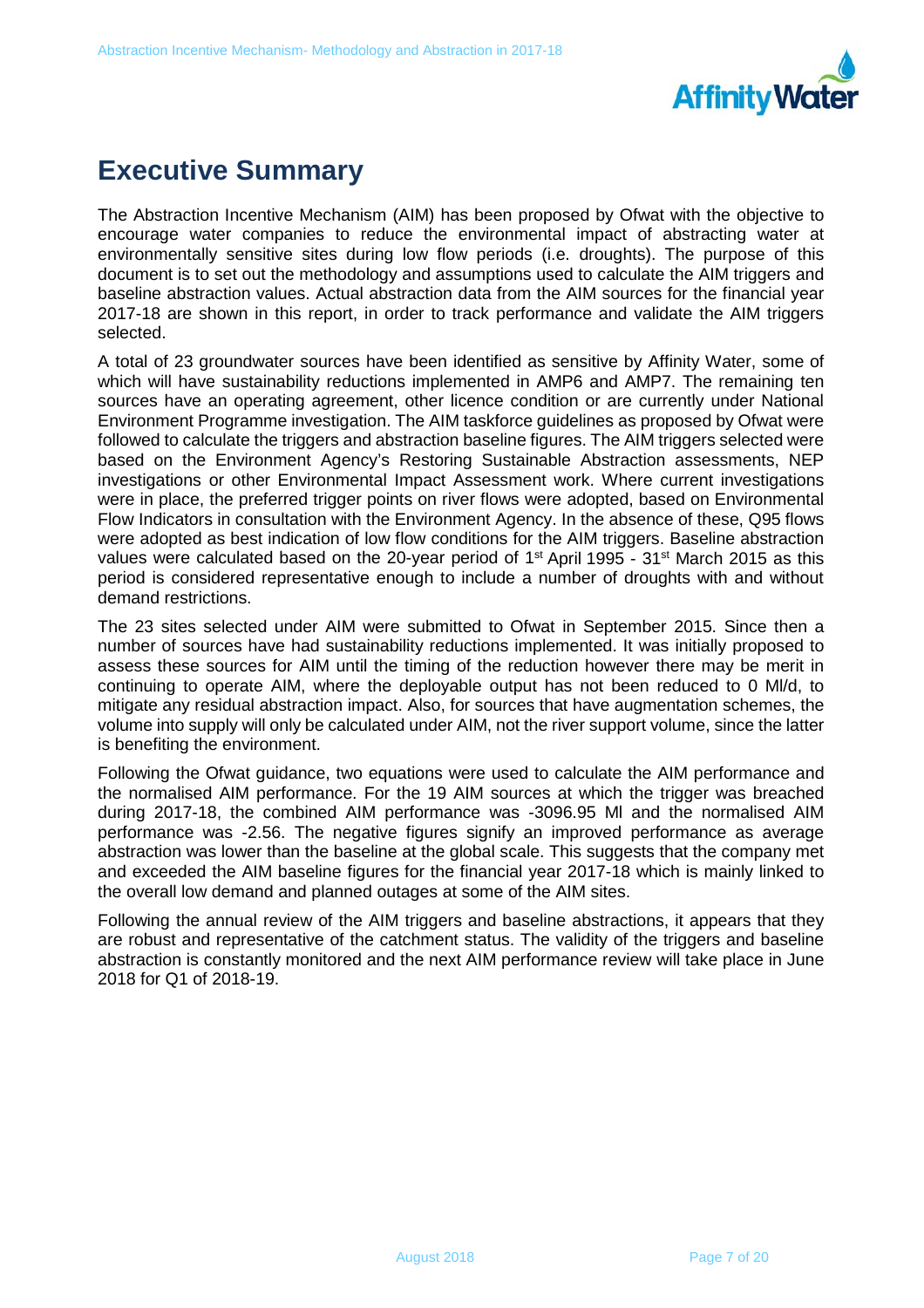

## <span id="page-6-0"></span>**1 Purpose**

The Abstraction Incentive Mechanism (AIM) has the objective of encouraging water companies to reduce the environmental impact of abstracting water at environmentally sensitive sites in low flow periods (i.e. droughts). The purpose of this document is to set out the methodology and assumptions used to calculate the AIM triggers and baseline abstraction values. Furthermore, actual abstraction data from the AIM sources for the financial year 2017-18 are shown in this report, in order to track performance and validate the AIM triggers selected. Affinity Water have put forward a total of 23 groundwater sources to be included in AIM, which have been deemed as potentially environmentally sensitive by previous studies. AIM has come in force in reputational form since the  $1<sup>st</sup>$  April 2016. Four sources have been subject to sustainability reductions since 2016 and these abstractions have been omitted from the assessment, leaving a total of 19 sources that have been assessed for AIM in this report.

## <span id="page-6-1"></span>**2 Methodology**

A total of 23 sites put forward by Affinity Water have been assessed as potentially having an impact on a surface water body hence included in the AIM list. Four sources have been subject to sustainability reductions before the start of the 2017-18 assessment period. A further three abstraction changes were implemented on 1 April 2018. Sustainability reductions may be considered at six additional sources in AMP7. The remaining ten sources have either an operating agreement in place (i.e. augmentation scheme) or other licence condition or are currently under National Environment Programme (NEP) investigation.

In order to calculate the trigger and abstraction baseline, the AIM Taskforce guidelines have been followed. Based on these, the AIM trigger is set based on a specific environmental trigger, identified through the Environment Agency's (EA) Restoring Sustainable Abstraction (RSA) assessments, NEP investigations or other Environmental Impact Assessment (EIA) work. In cases where our sources are situated in catchments under previous or currently ongoing NEP investigations, we have adopted the preferred trigger points on river flows (Environmental Flow Indicators) as set out by the EA. For sites that have not been under investigation or this is currently underway with no triggers yet agreed, the Q95 flows have been adopted as the best indicator of low flow conditions below which AIM should operate. In the majority of cases, the potential impact on the surface water body is the river, so the trigger is set in the downstream gauging station that is considered to be representative of the groundwater catchment. There are exceptions to this, where a groundwater level trigger has been used instead, due to better representation of the aquifer baseline conditions or the absence of a gauging station.

The length of the record for each gauging station or groundwater level monitoring point is defined by the data availability and data quality in order to better calculate the AIM trigger. Where the Q95 or Q70 values have been used, these were adopted from the Centre of Ecology and Hydrology as published in their website<sup>1</sup> in July 2016.

Once the AIM triggers were identified, the baseline abstraction values were calculated based on the average abstraction during the historic period when river flows or groundwater levels were at or below the trigger. The duration of the abstraction record was chosen as the period between the 1<sup>st</sup> April 1995 and the 31<sup>st</sup> March 2015. This 20-year period was chosen as the most representative of current and future abstraction patterns, as the distribution network constantly evolves and pressure on sources may fluctuate accordingly. Also, if this were to extend further back, the uncertainty on data quality would increase as flow meters were not always available, with abstraction being calculated based on pump hours. Following the AIM guidance stating that "the past needs to be representative of the future", the period from 1995 – 2015 is thought to best represent the future. Furthermore, this 20 year period includes a number of low flow periods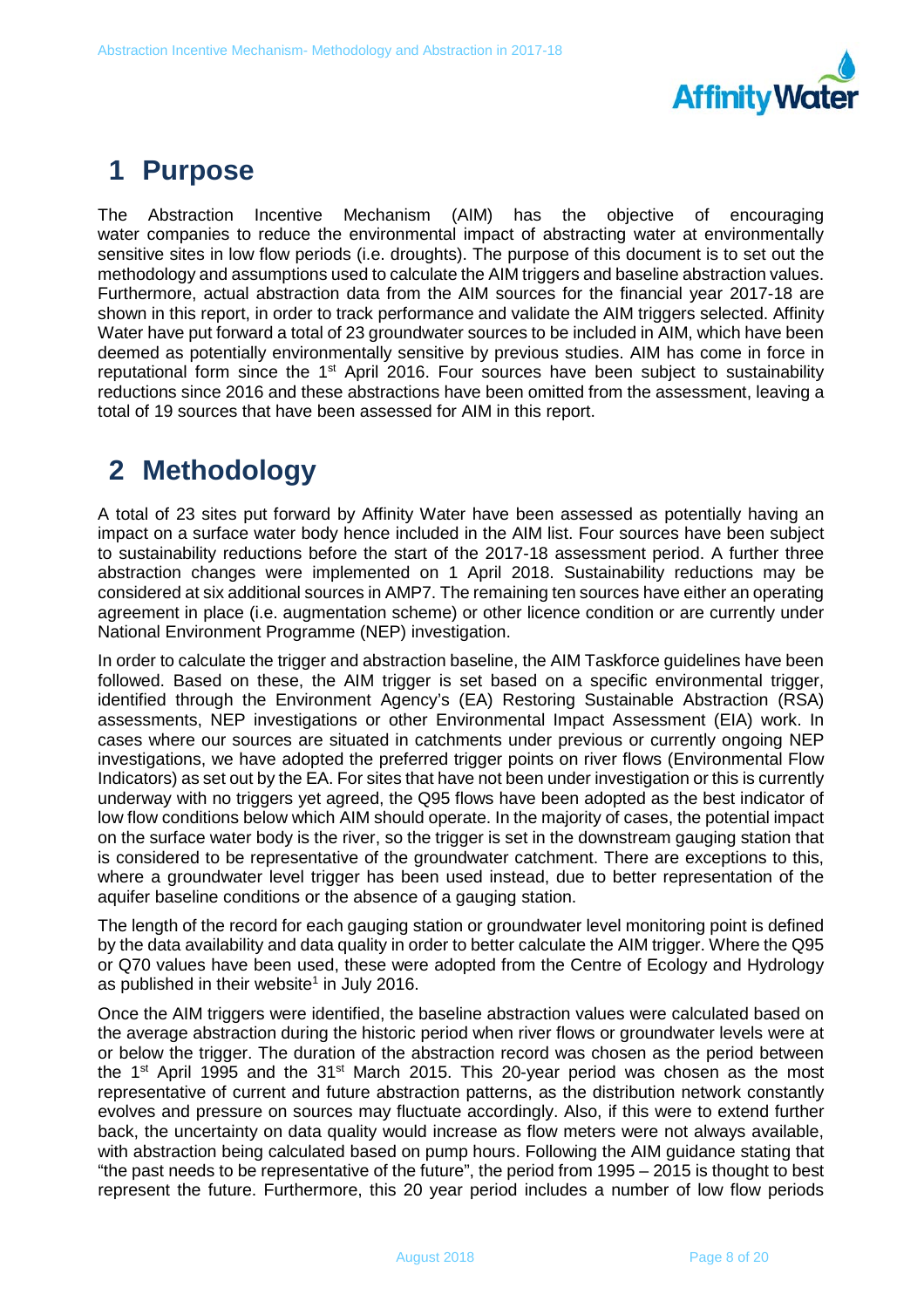

(1997, 2003, 2005, 2006 and 2012) with some of them having demand restrictions and others being unrestricted. As such, this record is considered as being long enough to incorporate different types of droughts and also smooth out abstraction values that may be very low due to site outages. In cases where outliers were found that are deemed as not representative of the future use of the sources, these were highlighted and addressed appropriately as explained in the next sections.

## <span id="page-7-0"></span>**3 Triggers and Abstraction Baseline**

[Table 1](#page-7-1) below presents the sources that were submitted to Ofwat in September 2015 for inclusion in the AIM list.

|                                                   | <b>Source</b>       | Group       | Licence<br><b>Number</b> | Avg.<br>Ann.<br>Licence | Max<br>Daily<br>Licence |       | 2015 DO | AMP6 SR   | <b>SR</b><br>AMP7 | Environmental<br><b>Benefit</b> |
|---------------------------------------------------|---------------------|-------------|--------------------------|-------------------------|-------------------------|-------|---------|-----------|-------------------|---------------------------------|
|                                                   | <b>NETH</b>         | <b>CLAY</b> | 28/39/28/336             |                         | 40.91                   | 28.00 | 30.00   | No        | No                | Yes                             |
| NEP<br>further<br>sites                           | <b>BRIC</b>         | <b>CLAY</b> | 28/39/28/336             |                         | 27.28                   | 14.00 | 15.00   | No        | No                | Yes                             |
|                                                   | CHES                | Individual  | 28/39/28/104             | 5.22                    | 7.09                    | 5.22  | 6.00    | No        | No                | Yes                             |
|                                                   | <b>OUGH</b>         | Individual  | 28/39/28/339             | 4.55                    | 6.55                    | 4.10  | 5.22    | <b>No</b> | <b>No</b>         | Yes                             |
| operating agreements                              | <b>SLIP</b>         | Individual  | 06/33/14/36              | 5.46                    | 6.82                    | 0.00  | 0.00    | No        | No                | Yes                             |
| AMP5 sustainability                               | WELL                | Individual  | 06/33/13/10              | 2.27                    | 2.27                    | 1.15  | 1.15    | No        | No                | Yes                             |
|                                                   | <b>OFFS</b>         | Individual  | 06/33/13/09              | 1.14                    | 1.14                    | 0.00  | 0.00    | No        | No                | Yes                             |
|                                                   | PRIM                | Individual  | 9/40/4/497/G             | 3.00                    | 4.00                    | 3.00  | 3.00    | No        | No                | Yes                             |
|                                                   | <b>BUCM</b>         | Individual  | 14/033                   | 4.00                    | 4.00                    | 4.00  | 4.00    | No        | No                | Yes                             |
|                                                   | <b>DENG Gravels</b> | <b>DENG</b> | 9/40/5/71/G              | 9.04                    | 15.00                   | 4.65  | 9.04    | No        | No                | Yes                             |
|                                                   | <b>BOWB</b>         | <b>KENS</b> | 28/39/28/130             | 6.82                    | 11.37                   | 5.82  | 5.82    | Yes       | N/A               | Yes                             |
|                                                   | AMER                | GREM        | 28/39/28/334             | 7                       | 18.18                   | 7.00  | 12.00   | Yes       | N/A               | Yes                             |
|                                                   | WHIH                | WHIH        | 29/38/03/42              | 22.73                   | 30.46                   | 15.00 | 28.00   | Yes       | N/A               | Yes                             |
|                                                   | <b>FULL</b>         | <b>DIGS</b> | 29/38/02/46              | 9.09                    | 9.09                    | 5.60  | 9.09    | Yes       | N/A               | Yes                             |
| <b>AMP6 Sustainability</b><br>reduction sites     | <b>MARL</b>         | <b>LITT</b> | 28/39/28/335             |                         | 20.47                   | 4.74  | 4.74    | Yes       | N/A               | Yes                             |
|                                                   | <b>PICC</b>         | <b>LITT</b> | 28/39/28/335             |                         |                         | 15.72 | 15.72   | Yes       | N/A               | Yes                             |
|                                                   | <b>HUGH</b>         | Individual  | 28/39/25/47              | 2.28                    | 2.27                    | 1.60  | 1.75    | Yes       | N/A               | Yes                             |
|                                                   | <b>DIGS</b>         | <b>DIGS</b> | 29/38/02/46              | 11.37                   | 11.37                   | 7.88  | 7.88    | No        | Yes               | Yes                             |
|                                                   | <b>CHAL</b>         | <b>GREM</b> | 28/39/28/334             | 4                       | 4.55                    | 4.00  | 4.50    | No        | Yes               | Yes                             |
|                                                   | <b>HOLY</b>         | <b>STAL</b> | 28/39/28/337             |                         | 9.09                    | 8.20  | 9.09    | No        | Yes               | Yes                             |
| sites                                             | <b>MUDL</b>         | <b>STAL</b> | 28/39/28/337             |                         | 11.37                   | 10.03 | 11.37   | No        | Yes               | Yes                             |
| Sustainability reduction<br><b>AMP7</b> potential | <b>PERI</b>         | Individual  | 28/39/28/401             | 4.99                    | 5                       | 4.19  | 4.19    | No        | Yes               | Yes                             |
|                                                   | RUNL (Chalk)        | Individual  | 29/38/01/09              | 9.55                    | 9.55                    | 6.30  | 6.30    | No        | Yes               | Yes                             |

#### <span id="page-7-1"></span>**Table 1. Sources Operated Under AIM from 1st April 2016**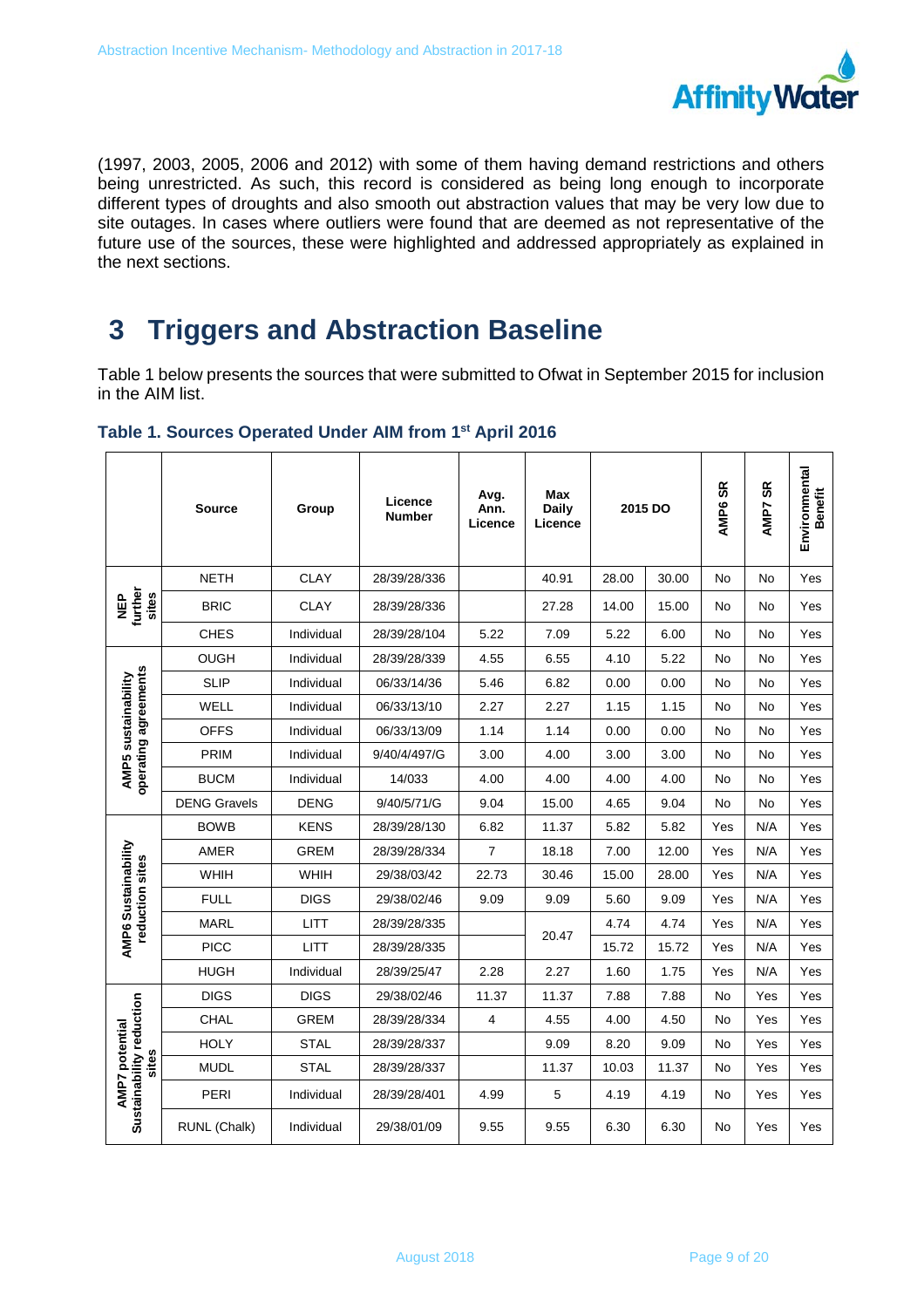

Some of these sources have individual licences whilst others are part of a group licence. The licence and deployable output (DO) values reflect the situation in September 2015 as since then, sustainability reductions have already been implemented (BOWB reduced to zero as of  $1<sup>st</sup>$  April 2016, FULL and HUGH reduced to zero as of  $1<sup>st</sup>$  April 2017 and WHIH reduced to an annual average of 2 Ml/d), hence the licence and DO values have been adjusted accordingly. Where DO has been reduced to 0 Ml/d, it is proposed that AIM no longer applies to these sources as the impact of abstraction has been mitigated. Where DO has not been reduced to 0 Ml/d, there remains the potential for a residual abstraction influence and so there may be benefit in continuing to assess AIM against a lower AIM baseline. For this assessment period, WHIH has not been assessed for AIM as it was the original intention to exclude sources which had suffered a sustainability reduction.

Some of the sources assessed for AIM are located in the same catchment, and have been grouped in, [Table 3](#page-11-0) and [Table 4.](#page-14-1) The groupings have been used as the baseline was calculated based on the performance of AIM sources under historic droughts, and this does not necessarily reflect the current operational regime. An example is the BRIC and NETH sources. These now both form baseload sources of the CLAY group and usually abstract at a higher rate than the AIM baseline. In the event of an operational outage at either of the sources, there is a need for the flexibility to increase abstraction at the other, to compensate the lost output. Without the grouping, we would not be able to recoup the lost volume if an outage occurred during a low flow period.

This is also important when calculating the normalised AIM score. The relative size of different abstractions means that if output from one source was increased in response to an outage at a baseload source during a low flow period, without the grouping, the normalised AIM score of the two sources would not balance and the AIM assessment would be inaccurate. Where sources are grouped, the same trigger point is used. This is downstream of both sources in the grouping, such that the benefit of their combined operation can be realised.

Based on the methodology explained in section 2, the calculated or adopted AIM triggers are presented in [Table 2.](#page-9-0)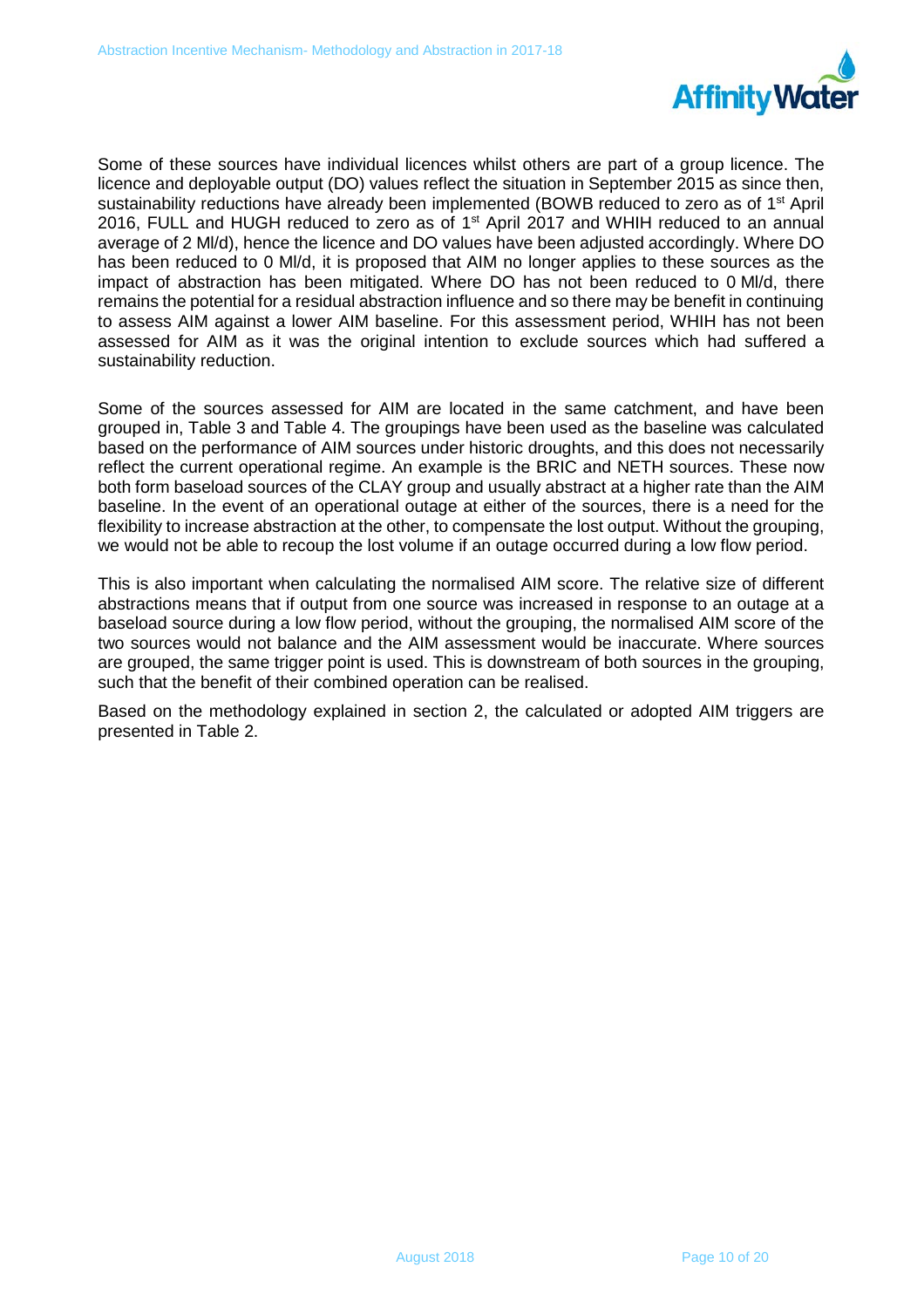

#### <span id="page-9-0"></span>**Table 2. AIM Triggers for Affinity Water Groundwater Sources**

| <b>Source</b>              | <b>Trigger Location</b>                | <b>Monitoring Record</b>     | Q95 or bespoke<br>trigger<br>(MI/d) | <b>Comments</b>                                                                                 |  |
|----------------------------|----------------------------------------|------------------------------|-------------------------------------|-------------------------------------------------------------------------------------------------|--|
| <b>BRIC</b><br><b>NETH</b> | R. Colne at Berrygrove GS              | April 1995 - March 2015      | 13.00                               | Bespoke trigger based on<br>minimum flows derived from<br><b>AMP5 Options Appraisal</b><br>Work |  |
| <b>WELL</b>                |                                        |                              |                                     |                                                                                                 |  |
| <b>OUGH</b>                | R. Hiz at<br><b>Hitchin GS</b>         | August 1980 - to date        | 0.26                                | Trigger based on Q95<br>adopted from CEH <sup>1</sup>                                           |  |
| <b>OFFS</b>                |                                        |                              |                                     |                                                                                                 |  |
| <b>DIGS</b>                | R. Mimram at Panshanger GS             | December 1952 - to date      | 18.66                               | Trigger based on Q95<br>adopted from CEH <sup>1</sup>                                           |  |
| <b>FULL</b>                |                                        |                              |                                     | AIM not applicable due to<br>SRs in April 2017                                                  |  |
| <b>BOWB</b>                |                                        |                              |                                     | AIM not applicable due to<br>SRs in April 2016                                                  |  |
| <b>HOLY</b>                | R. Ver at Colney Street GS             | April 1995 - March 2015      | 7.44                                | Trigger based on Q95                                                                            |  |
| <b>MUDL</b>                |                                        |                              |                                     | adopted from CEH <sup>1</sup>                                                                   |  |
| <b>MARL</b>                | R. Gade at Croxley Green GS            | October 1970 - to date       | 32.00                               | Trigger based on Hunton<br>Bridge Licence condition for                                         |  |
| <b>PICC</b>                |                                        |                              |                                     | flows at Croxley Green                                                                          |  |
| AMER                       | R. Misbourne at Denham Lodge           | July 1984 – to date          | 5.53                                | Trigger based on Q95                                                                            |  |
| <b>CHAL</b>                | GS                                     |                              |                                     | adopted from CEH <sup>1</sup>                                                                   |  |
| <b>WHIH</b>                | R. Beane at Hartham Park GS            | August 1979 - to date        | 15.47                               | AIM not applicable due to<br>SRs in April 2017                                                  |  |
| <b>CHES</b>                | R. Chess at Rickmansworth GS           | July 1974 – to date          | 15.38                               | Trigger based on Q95<br>adopted from CEH <sup>1</sup>                                           |  |
| <b>HUGH</b>                | Hughenden Stream at<br>High Wycombe GS | July 1997 - to date          | 1.90                                | Trigger based on Q70 from<br>flow duration curve between<br>1997 to 2015                        |  |
| <b>PERI</b>                | R. Lee at Luton Hoo/East Hyde          |                              |                                     | Trigger based on Q70                                                                            |  |
| <b>RUNL Chalk</b>          | GS                                     | October 1959 - to date       | 7.34                                | adopted from CEH <sup>1</sup>                                                                   |  |
| <b>SLIP</b>                | R. Rhee at Ashwell GS                  | November 1965 - to date      | 2.55                                | Trigger based on Operating<br>Agreement for Ashwell BH<br>Augmentation                          |  |
| <b>PRIM</b>                |                                        |                              |                                     | Trigger based on minimum                                                                        |  |
| <b>BUCM</b>                | R. Dour at Crabble Mill GS             | August 1966 - to date        | 18.06                               | flows at Crabble Mill as per<br><b>BUCM Licence condition</b>                                   |  |
| <b>DENG Gravels</b>        | <b>DENG</b><br>Tubewell 19             | October 2000 - March<br>2015 | 1.78mAOD                            | Bespoke trigger based on<br>minimum levels for the<br>nearby wetlands (at<br>1.35mAOD in TW33)  |  |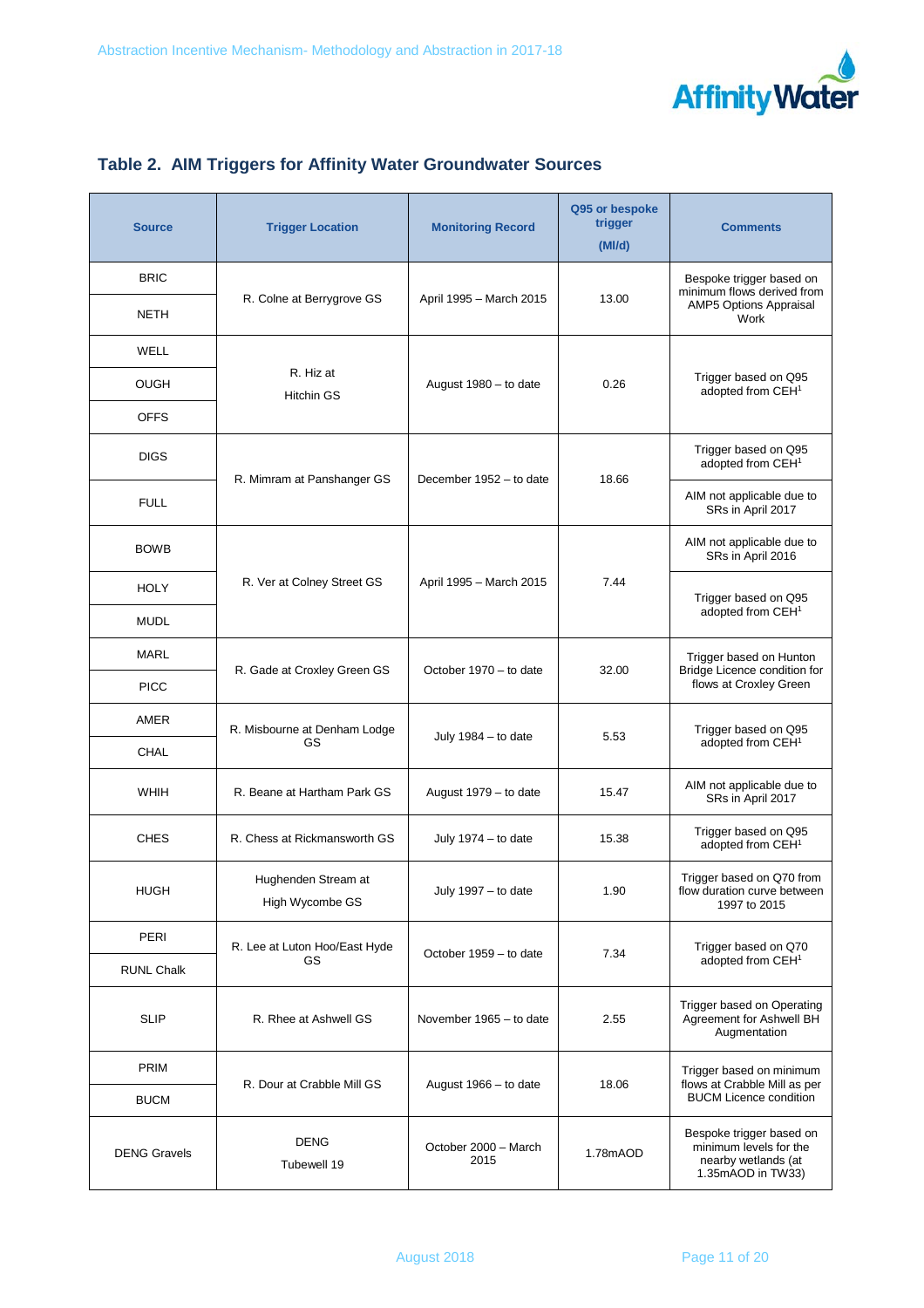

The abstraction baseline values have been calculated as the average historic abstraction, based on the period April 1995 to March 2015 when the AIM trigger would have been reached as set out in [Table 2.](#page-9-0) The results are shown in [Table 3](#page-11-0) below and have been adopted by Affinity Water as the AIM baseline daily abstraction values.

NETH and BRIC sources will operate under AIM at a combined daily abstraction of 37.16 Ml/d. The 5 Ml/d deficit from the current target will be met by the introduction of TOLP and/or the slight increase of EAST.

The Hitchin sources (WELL, OUGH and OFFS) currently have augmentation schemes in place, based on level trigger points at Charlton Mill Pond (for WELL) and Oughton Springs (for both OUGH and OFFS). It is proposed that AIM will only apply to the abstracted water for public water supply and not for augmentation, as augmentation is in place to mitigate the abstraction impacts. The EA also operates an augmentation scheme from Bath Springs borehole to the River Hiz downstream of Charlton Mill Pond and upstream of their gauging station. Despite the low augmentation volumes, if this is considered to skew the gauge readings when in operation, then a groundwater level trigger could apply based on the EA observation borehole at Lilley Bottom. The equivalent trigger for flows at Q95 (0.26 Ml/d) at Hitchin Gauging station, would be set at 92.4 mAOD based on the relationship between the groundwater level hydrograph and the river gauge as shown in [Figure 1.](#page-12-0)

The Mimram source (DIGS) will operate under AIM at the baseline abstraction of 7.53 Ml/d, based on the Q95 trigger flow at Panshanger Gauging Station. FULL previously formed part of this grouping however following the 2017 sustainability reduction, it will not be included in the AIM assessment.

The Ver sources (HOLY and MUDL) will operate under AIM at the combined output of 17.72 Ml/d. Since MUDL is considered operationally as an additional borehole for HOLY and due to their close proximity, it is proposed that the combined AIM baseline will apply instead of the individual baseline values, in order to allow operational flexibility during low flow periods. As discussed earlier, it is proposed that AIM will not apply for BOWB since the source has had its licence revoked due to sustainability reductions as of the 1<sup>st</sup> April 2016.

The Gade sources (MARL and PICC) will operate under AIM at the combined output of 20.14 Ml/d. It is suggested that for these two sources the combined AIM baseline is used so that there is operational flexibility between the two sources to operate at or below the 20.14 Ml/d aggregate volume during low flows. It may be beneficial to continue to operate AIM in the Gade catchment after the April 2018 sustainability reductions at MARL and PICC to help mitigate any residual abstraction impact. The baseline abstraction for MARL (4.42 Ml/d) was calculated by applying the AIM methodology but taking into account only abstraction values >1 Ml/d due to operational outages during historic low flow periods. This also discounts the very low abstraction values due to flowmeter errors. Conversely, the AIM methodology suggested a higher value (17.3 Ml/d) for PICC, but this was capped at the drought DO of 15.72 Ml/d so that the aggregate volume from this and MARL is lower than the licensed volume of 20.47 Ml/d by 0.33 Ml/d.

The Misbourne sources (AMER and CHAL) will operate under AIM at the combined baseline abstraction of 10.38 MI/d. Sustainability Reductions will be imposed on AMER on the 1<sup>st</sup> April 2018 with potentially further reductions in the future at either AMER or CHAL. These will not reduce DO to 0 Ml/d and so there may be merit in continuing to operate AIM following the reductions.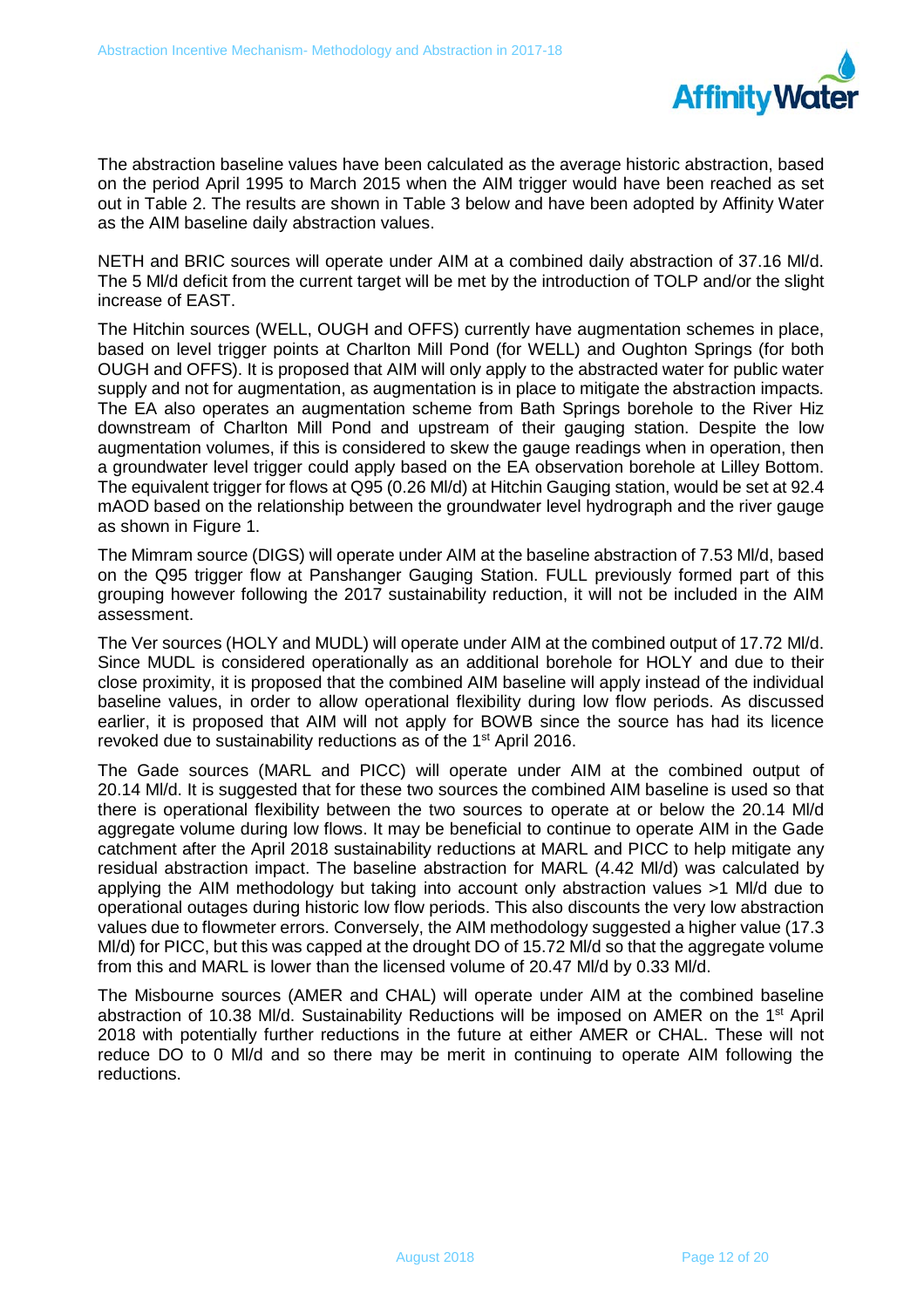

#### <span id="page-11-0"></span>**Table 3. AIM Baseline Abstraction versus Triggers**

| <b>Source</b>       | <b>Catchment</b> | <b>Combined</b><br><b>AIM baseline</b><br>(MI/d) | <b>AIM baseline</b><br>(MI/d) | Average<br><b>Deployable</b><br><b>Output</b><br>(MI/d) | <b>Operational Site</b><br><b>Target</b><br>(MI/d) |
|---------------------|------------------|--------------------------------------------------|-------------------------------|---------------------------------------------------------|----------------------------------------------------|
| <b>BRIC</b>         |                  |                                                  | 18.65                         | 14.00                                                   | 15.00                                              |
| <b>NETH</b>         | Colne            | 37.16                                            | 18.51                         | 28.00                                                   | 27.00                                              |
| WELL                |                  | 0.84                                             | 0.84                          | 1.15                                                    | 1.70                                               |
| <b>OUGH</b>         | Hiz              |                                                  | 4.43                          | 4.10                                                    | 4.55                                               |
| <b>OFFS</b>         |                  | 5.03                                             | 0.60                          | 0.00                                                    | 1.00                                               |
| <b>DIGS</b>         | Mimram           | 7.53                                             | 7.53                          | 7.88                                                    | 8.00                                               |
| <b>FULL</b>         | Mimram           |                                                  |                               | Not assessed due to April 2017 sustainability reduction |                                                    |
| <b>BOWB</b>         | Ver              |                                                  |                               | Not assessed due to April 2016 sustainability reduction |                                                    |
| <b>HOLY</b>         |                  |                                                  | 10.29                         | 8.20                                                    | 8.00                                               |
| <b>MUDL</b>         | Ver              | 17.72                                            | 7.43                          | 10.03                                                   | 10.00                                              |
| <b>MARL</b>         |                  | 20.14                                            | 4.42                          | 4.74                                                    | 4.70                                               |
| <b>PICC</b>         | Gade             |                                                  | 15.72                         | 15.72                                                   | 15.00                                              |
| AMER                |                  | 10.38                                            | 7.51                          | 7.00                                                    | 7.00                                               |
| CHAL                | Misbourne        |                                                  | 2.87                          | 4.00                                                    | 4.00                                               |
| WHIH                | Beane            |                                                  |                               | Not assessed due to April 2017 sustainability reduction |                                                    |
| <b>CHES</b>         | Chess            | 4.08                                             | 4.08                          | 5.22                                                    | 5.22                                               |
| <b>HUGH</b>         | <b>HUGH</b>      |                                                  |                               | Not assessed due to April 2017 sustainability reduction |                                                    |
| PERI                |                  |                                                  | 3.36                          | 4.19                                                    | 4.50                                               |
| <b>RUNL Chalk</b>   | <b>Upper Lee</b> | 9.94                                             | 6.58                          | 6.30                                                    | 6.30                                               |
| <b>SLIP</b>         | Rhee             | 3.62                                             | 3.62                          | 0.00                                                    | 4.50                                               |
| PRIM                |                  |                                                  | 2.50                          | 3.00                                                    | 2.50                                               |
| <b>BUCM</b>         | Dour             | 6.50                                             | 4.00                          | 4.00                                                    | 3.50                                               |
| <b>DENG Gravels</b> | <b>DENG</b>      | 6.00                                             | 6.00                          | 4.65                                                    | 5.00                                               |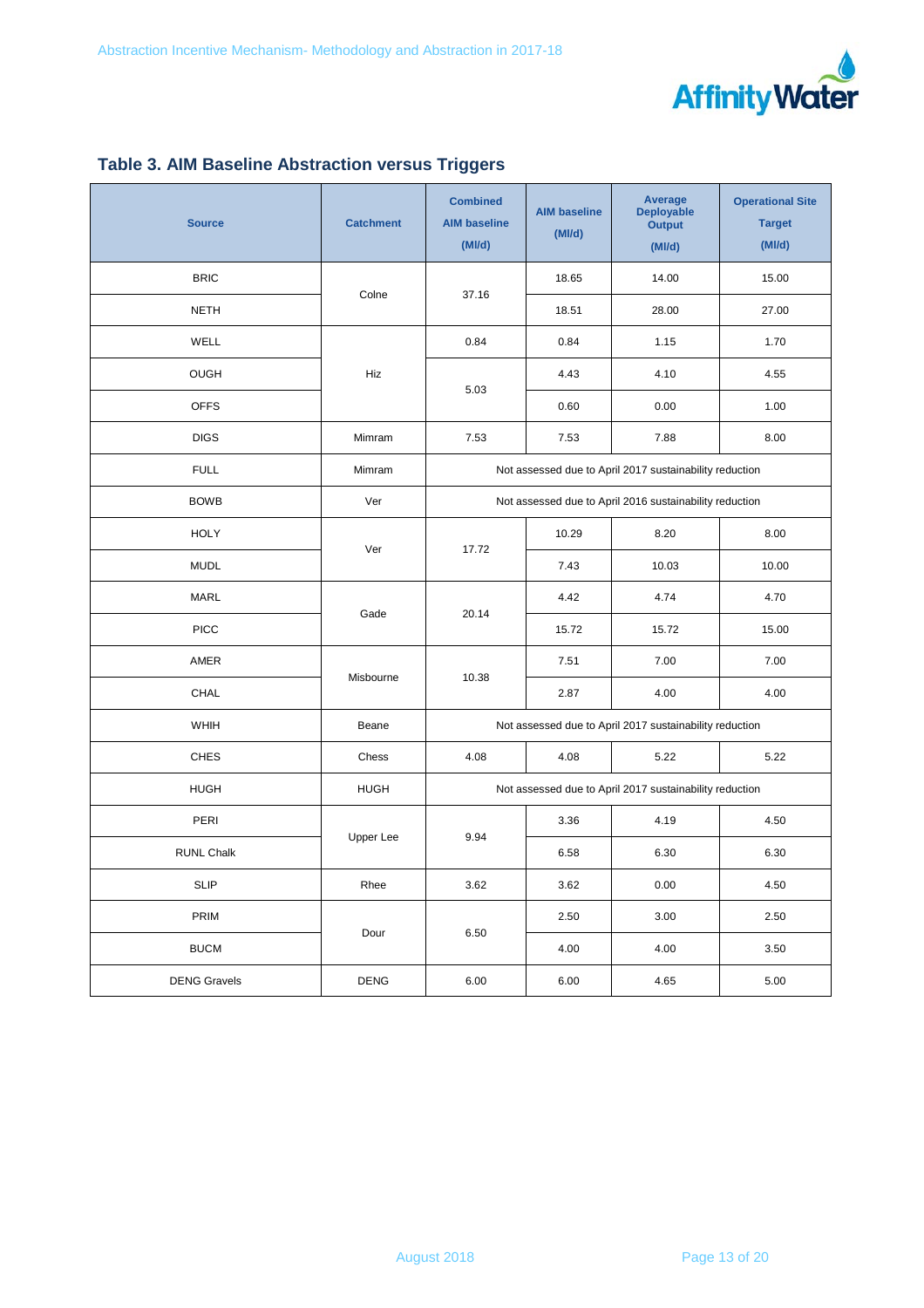



#### <span id="page-12-0"></span>**Figure 1: Relationship between River Flows at Hitchin Gauging Station and Groundwater Levels at Lilley Bottom Observation Borehole**

The WHIH source in the Beane catchment had sustainability reductions imposed on the 1<sup>st</sup> April 2017. The source was not assessed for AIM in 2017-18 but there may be environmental benefits to re-introduce the operation of AIM for this source next year. The considerable difference between peak and average licensed conditions would serve to severely constrain peak use and limit abstraction during low flow events.

CHES source will operate under AIM at the abstraction baseline of 4.08 Ml/d as calculated by the AIM methodology for flow in the Chess reaching Q95 values at the Rickmansworth gauge. It needs to be noted though that if the CHAR source is out of supply due to high nitrates, the AIM will not apply for CHES as they are both in the same catchment area. In this case, the river would theoretically benefit from CHAR being out of supply (DO of 1.78 Ml/d).

HUGH source has had a sustainability reduction imposed on the 1<sup>st</sup> April 2017 (full closure). As such, going forward, AIM will cease to apply.

The Upper Lee sources (RUNL Chalk and PERI) are being considered for sustainability reductions in AMP7. It is proposed that the AIM baseline will be 9.94Ml/d as the combined abstraction from the two sources until the reductions are implemented. If the reductions are no longer required based on the monitoring results, the sources could be removed from the AIM list.

SLIP source has an augmentation scheme in place linked to flow in the River Rhee at Ashwell gauge. It is proposed that AIM will operate at the volume for water into supply and not the augmentation volume as explained earlier for the Hitchin sources. The AIM baseline abstraction as calculated by the methodology is 3.62 Ml/d.

BUCM source has a licence condition that allows augmentation to the River Dour. However, since both this and PRIM are located in the same part of the catchment, it is proposed that when the trigger is reached at Crabble Mill gauge, that both sources will operate under AIM at the combined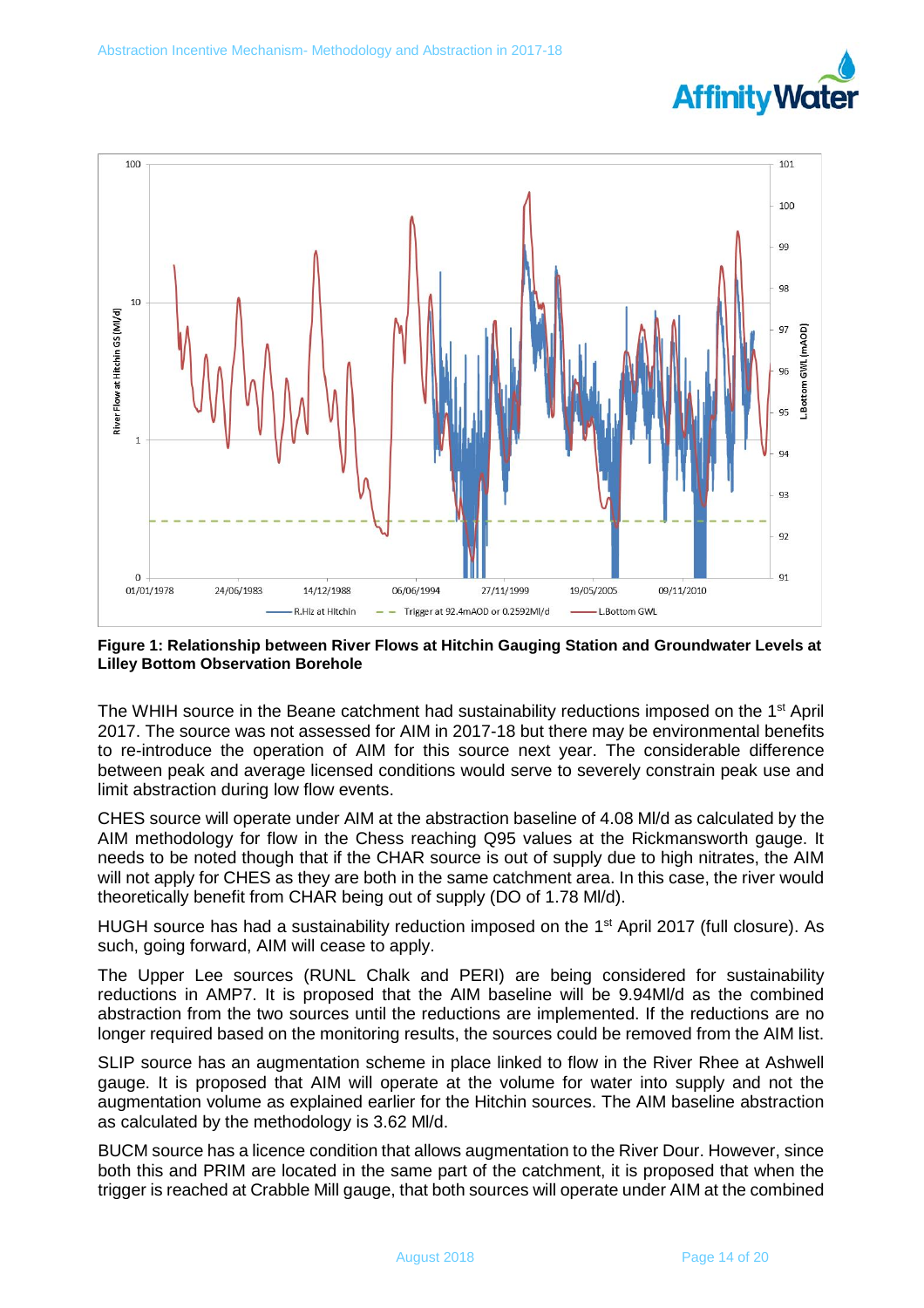

abstraction of 6.50 Ml/d. This was adopted based on the anticipated increased demand in this zone due to housing developments. This volume is still lower than the combined DO for the two sources by 0.5 Ml/d. It needs to be noted, that as mentioned above for sources that have river support schemes, the AIM baseline will apply to the volume of water into supply and not the augmentation volume. This will apply to BUCM only as there is no augmentation capability from PRIM.

DENG source will operate at the AIM baseline of 6 Ml/d as per the new average licence implemented on the  $1<sup>st</sup>$  April 2015. This is a voluntary licence reduction by 3 MI/d at average (previous licence at 9 Ml/d average), so the AIM baseline is adjusted to reflect the new operational pattern.

It should be noted that the triggers and the AIM abstraction baseline values are subject to consultation and may need to be reviewed following this procedure. At present, they are thought to be robust based on the current knowledge of the catchments and the historic and future use of the sources under low flow conditions. Periodic reviews of the AIM sites will take place in order to validate both the triggers and the abstraction values. The review for the financial year of 2017- 18 for the AIM sites is discussed in the next section.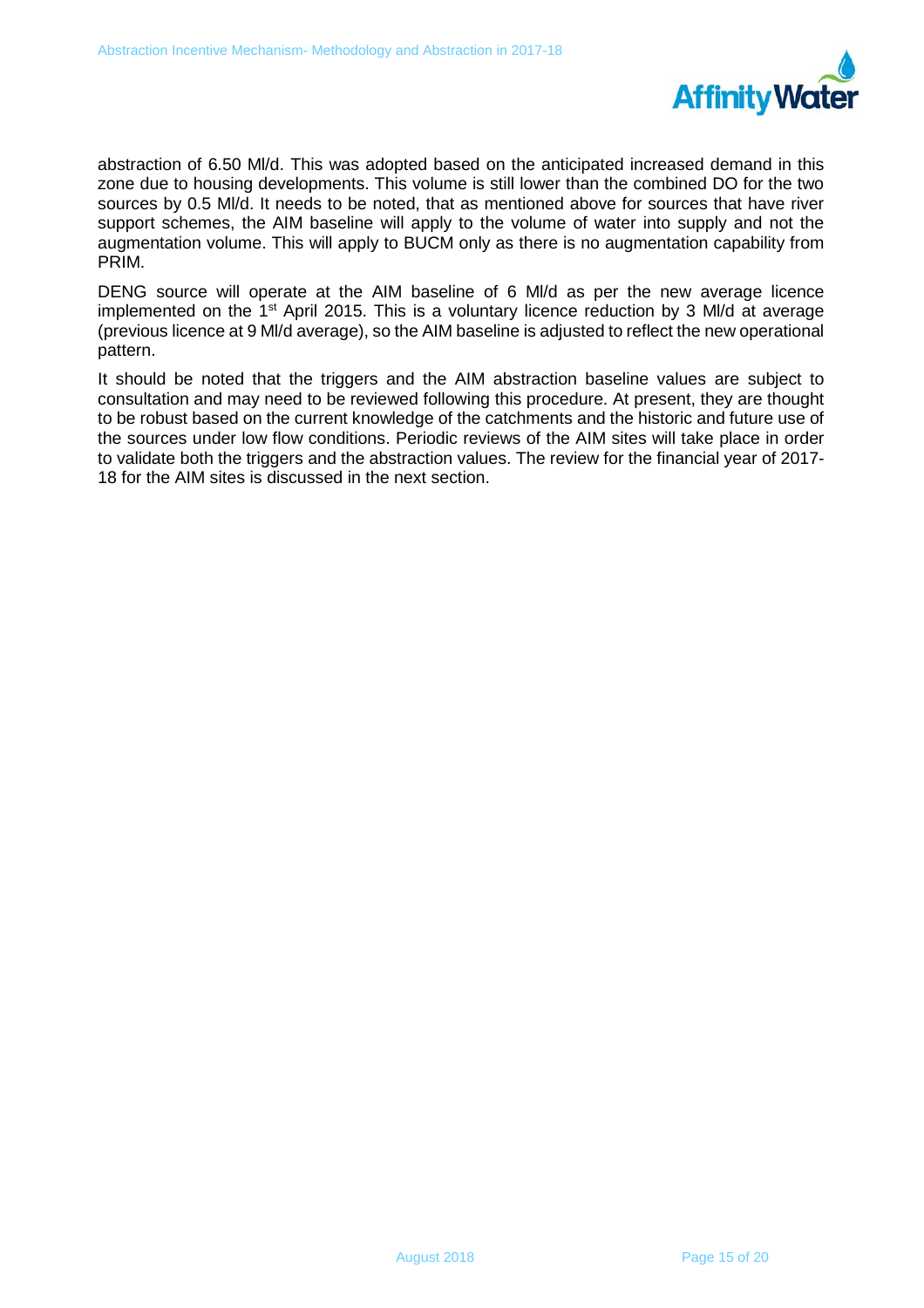

## <span id="page-14-0"></span>**4 Abstraction in 2017-2018 versus AIM Baseline**

A periodic review of the AIM triggers and baseline abstraction is undertaken on a quarterly and annual basis in order to validate the selected values. [Table 4](#page-14-1) below shows the actual abstraction figures for the period 2017-18 (1 April to 31 March) against the AIM baseline values.

#### <span id="page-14-1"></span>**Table 4. AIM baseline Abstraction versus Actual Abstraction in 2017-18**

Note that sustainability reduction sources have been removed.

| <b>Source</b>       | <b>Catchment</b> | <b>Combined</b><br><b>AIM</b><br>baseline<br>(MI/d) | <b>AIM baseline</b><br>(MI/d) | <b>Actual Abstraction (2017-18)</b><br>(MI/d) |       | <b>AIM</b><br><b>Performance</b><br>(MI) | <b>Normalised</b><br><b>AIM</b><br><b>Performance</b> | <b>Number</b><br>of days<br>flow<br>below<br>the<br>trigger |  |
|---------------------|------------------|-----------------------------------------------------|-------------------------------|-----------------------------------------------|-------|------------------------------------------|-------------------------------------------------------|-------------------------------------------------------------|--|
| <b>BRIC</b>         | Colne            | 37.16                                               | 18.65                         | 16.03                                         | 42.72 | $+88.35$                                 | $+0.13$                                               | 19                                                          |  |
| <b>NETH</b>         |                  |                                                     | 18.51                         | 26.69                                         |       |                                          |                                                       |                                                             |  |
| <b>WELL</b>         |                  | 0.84                                                | 0.84                          | 1.32 (excluding augmentation)                 |       | $+4.03$                                  | $+0.37$                                               |                                                             |  |
| <b>OUGH</b>         | Hiz              |                                                     | 4.43                          | 0.84                                          |       |                                          |                                                       | 13                                                          |  |
| <b>OFFS</b>         |                  | 5.03                                                | 0.60                          | 0.18                                          | 1.02  | $-55.77$                                 | $-0.85$                                               |                                                             |  |
| <b>DIGS</b>         | Mimram           | 7.53                                                | 7.53                          | 7.94                                          |       | $+23.10$                                 | $+0.05$                                               | 66                                                          |  |
| <b>HOLY</b>         |                  |                                                     | 10.29                         | 9.20                                          |       | $+13.13$                                 | $+0.01$                                               | 101                                                         |  |
| <b>MUDL</b>         | Ver              | 17.72                                               | 7.43                          | 8.48                                          | 17.68 |                                          |                                                       |                                                             |  |
| <b>MARL</b>         |                  |                                                     | 4.42                          | 5.88                                          |       | $-102.86$                                | $-0.07$                                               | 74                                                          |  |
| <b>PICC</b>         | Gade             | 20.14                                               | 15.72                         | 13.86                                         | 19.72 |                                          |                                                       |                                                             |  |
| AMER                |                  |                                                     | 7.51                          | 5.47                                          |       | $-172.90$                                | $-0.18$                                               | 95                                                          |  |
| <b>CHAL</b>         | Misbourne        | 10.38                                               | 2.87                          | 3.73                                          | 9.20  |                                          |                                                       |                                                             |  |
| <b>CHES</b>         | Chess            | 4.08                                                | 4.08                          | 2.78                                          |       | $-154.86$                                | $-0.43$                                               | 89                                                          |  |
| <b>PERI</b>         |                  | 9.94                                                | 3.36                          | 3.52                                          | 3.52  |                                          | $-0.65$                                               | 298                                                         |  |
| <b>RUNL Chalk</b>   | <b>Upper Lee</b> |                                                     | 6.58                          | 0.00                                          |       | $-1919.12$                               |                                                       |                                                             |  |
| <b>SLIP</b>         | Rhee             | 3.62                                                | 3.62                          | 3.86 (excluding augmentation)                 |       | $-121.98$                                | $-0.31$                                               | 107                                                         |  |
| PRIM                |                  |                                                     | 2.50                          | 1.79                                          |       |                                          |                                                       | 212                                                         |  |
| <b>BUCM</b>         | Dour             | 6.50                                                | 4.00                          | 2.67 (excluding<br>augmentation)              | 4.47  | $-568.16$                                | $-0.41$                                               |                                                             |  |
| <b>DENG Gravels</b> | <b>DENG</b>      | 6.00                                                | 6.00                          | 5.00                                          |       | $-79.91$                                 | $-0.22$                                               | 61                                                          |  |
|                     |                  |                                                     |                               | <b>TOTALS</b>                                 |       | $-3046.95$                               | $-2.56$                                               |                                                             |  |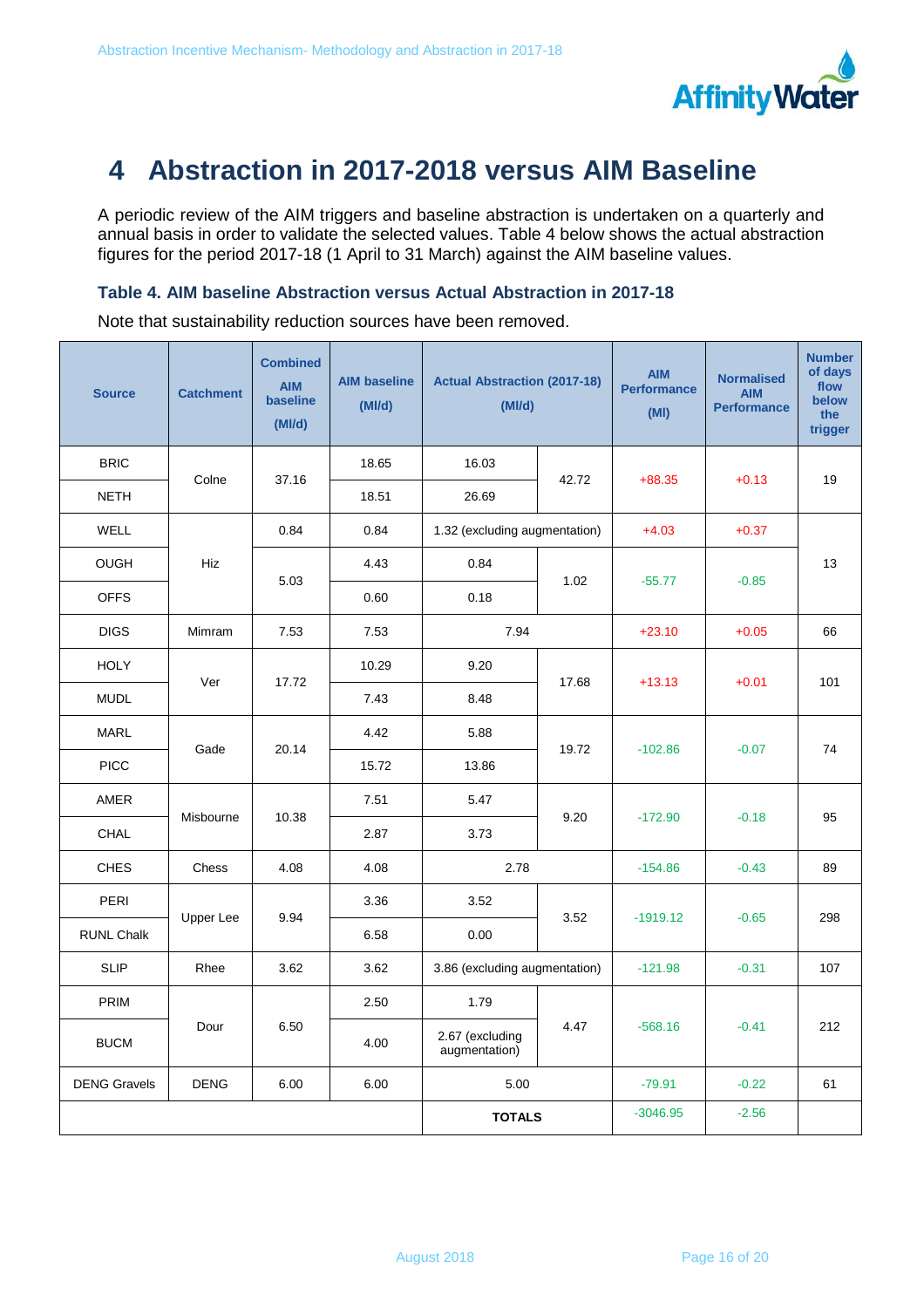

It should be noted that from July 2016 onwards, the background groundwater levels have been below the Long Term Average (LTA) [\(Figure 2\)](#page-15-0). Groundwater level crossed Drought Zone 1 in August 2016 and dipped below Drought Zone 2 by the end of December 2016, where it remains. The winter recharge of 2016-17 was low, although the summer of 2017 experienced above average rainfall; this subdued the rate of recession. Chalk groundwater levels started to rise in December 2017, the result of high rainfall and snowmelt. The current groundwater level situation was the result of lower than average winter rainfall (2016-17) and higher than average temperature, which combined to cause a recharge deficit. Even with above average rainfall from May to September 2017, groundwater levels continued to decrease. The result was that AIM was active in all of the catchments in which it operates, at some point in 2017-18. Groundwater levels in Q4 of 2017-18 have started to move towards the drought zone 2 curve. This, in combination with surface water runoff, has led to fewer triggers being active compared with earlier in the year.



#### <span id="page-15-0"></span>**Figure 2: Background Groundwater Level Fluctuations Measured at the EA Observation Borehole at Lilley Bottom**

All rivers experienced a gradual decline in basefow in line with regional groundwater levels. The peak of the surface water drought generally coincided with that of the groundwater event. The exception to this was the Colne. Here, flows are artificially supported by the treated effluent discharge from Blackbirds Sewage Treatment Works (STW). The low-point in the hydrograph of the Rhee occurred in October 2017. This was followed by step recoveries in the flow regime, which may be linked to changes in abstraction at our SLIP source and the commencement of augmentation in December 2017.

[Table 4](#page-14-1) states the number of days in 2017-18 that each AIM trigger was active. This can be used to assess how sensitive each trigger is to drought. It can be seen that the Lea trigger was active for the longest period (298 days), followed by the Dour trigger (212 days), Rhee trigger (107 days) and Ver trigger (101). The Colne (19 days) and Hiz (13 days) were least impacted. As previously mentioned, flows in the Colne are artificially maintained by STW discharge and the trigger being breached was coincident with outage. The resilience of the Hiz to drought may be evidence that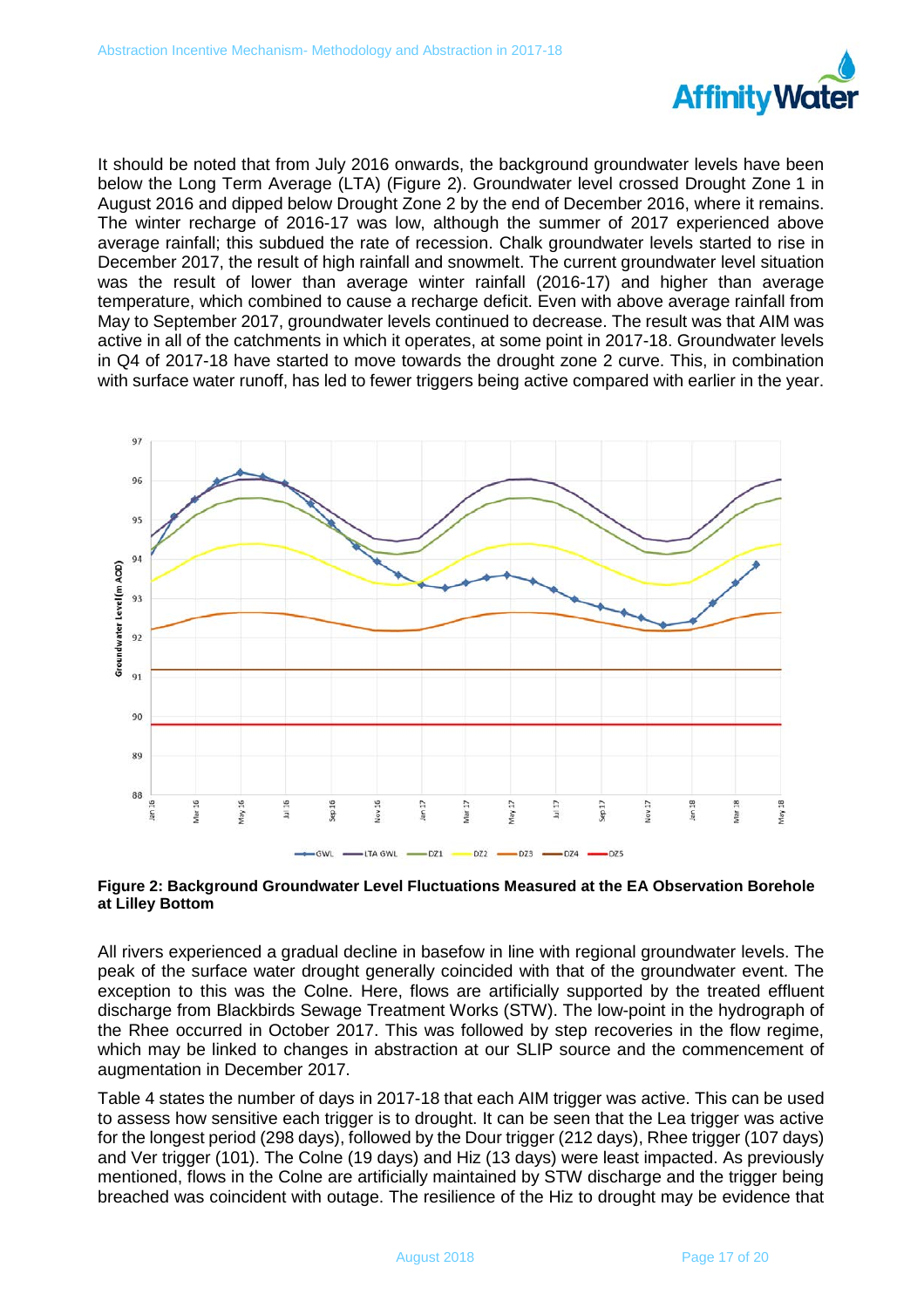

the augmentation schemes are effective at mitigating low flows. Crabble Mill gauging station is upstream of the discharge from BUCM and so the mitigating effect of the augmentation scheme cannot be assessed.

Some of the sites (BRIC and NETH, HOLY and MUDL, DIGS and WELL) assessed for AIM had higher abstraction than the AIM baseline during low flow periods in 2017-18. For the MUDL/HOLY pairing (0.13 Ml/d), DIGS abstraction (0.35 Ml/d) and WELL source (0.3 Ml/d), the difference was very small. The discrepancy between the AIM baseline and average abstraction for BRIC/NETH was larger (4.65 Ml/d) however flow in the Colne was maintained by the discharge from Blackbirds STW and the normalised AIM score only resulted in a small penalty. Flow in the Colne was below the trigger for 19 days in 2017-18 (out of 365) and the combined average abstraction from BRIC and NETH during the 19 days was 41.82 Ml/d.

As specified in the AIM guidelines document from Ofwat, the AIM performance is measured based on the difference between the actual and the baseline abstraction, multiplied by the number of days when flows were at or below the trigger threshold (see equation below).

AIM performance in MI = (average daily abstraction during period when flows are at or below the trigger threshold - baseline average daily abstraction during period when flows are at or below the trigger threshold) \* length of period when flows are at or below the trigger threshold.

In order to allow for comparison of the AIM performance between abstraction sites, either within the company or between water companies, the performance on the AIM is normalised by the baseline average daily abstraction and the length of time for which flows were at or below the trigger threshold. This is because the guidelines suggest that a performance of -1Ml is better if the AIM baseline is smaller or if the period for which flows are at or below the trigger threshold is shorter. The equation for the Normalised AIM performance is given below as proposed by Ofwat.

Normalised AIM performance = AIM performance / (baseline average daily abstraction \* length of period when river flows are at or below the trigger threshold)

As such, when applying the two equations above to measure the AIM performance and the normalised AIM performance for BRIC and NETH for 2017-18, the AIM performance is +88.35 Ml and the normalised performance is +0.13. The positive figures signify a reduced performance as average abstraction was higher than the baseline, over the 19 day that AIM was in effect. As explained above, the flow pattern seen at Berrygrove gauge is linked to the discharge from Blackbirds STW. This discharge is known to be critical for maintaining flows in the Colne, especially in the section between Munden Estate and Berrygrove gauge. As such at times of reduced STW outage, the river suffers from low flows due to the leaky nature of the river bed and the underlying drift deposits. Blackbirds experienced ongoing operational issues towards the end of Q4 of 2016-2017. These have now been resolved and Blackbirds discharged for the majority of 2017-2018, helping to sustain river flow. Instances of flow falling below the trigger at Berrygrove coincide with outages at Blackbirds.

PERI and RUNL Chalk sources are situated in the Upper Lee catchment. The AIM trigger was active for most of 2017-18, 298 days in total. Using the same equations as above, the AIM performance was -1919.12 Ml and the normalised AIM performance was -0.65, since the combined abstraction at both sites was significantly lower than the AIM baseline when the trigger was on at the East Hyde gauge. This is mainly attributed to the outage at RUNL Chalk due to water quality issues.

Flow triggers in the Rivers Mimram (DIGS source), Ver (HOLY and MUDL sources), Gade (PICC and MARL sources) and Misbourne (AMER and CHAL sources) were reached intermittently, at times when the rivers were not responding to runoff from summer rainfall events. For the Gade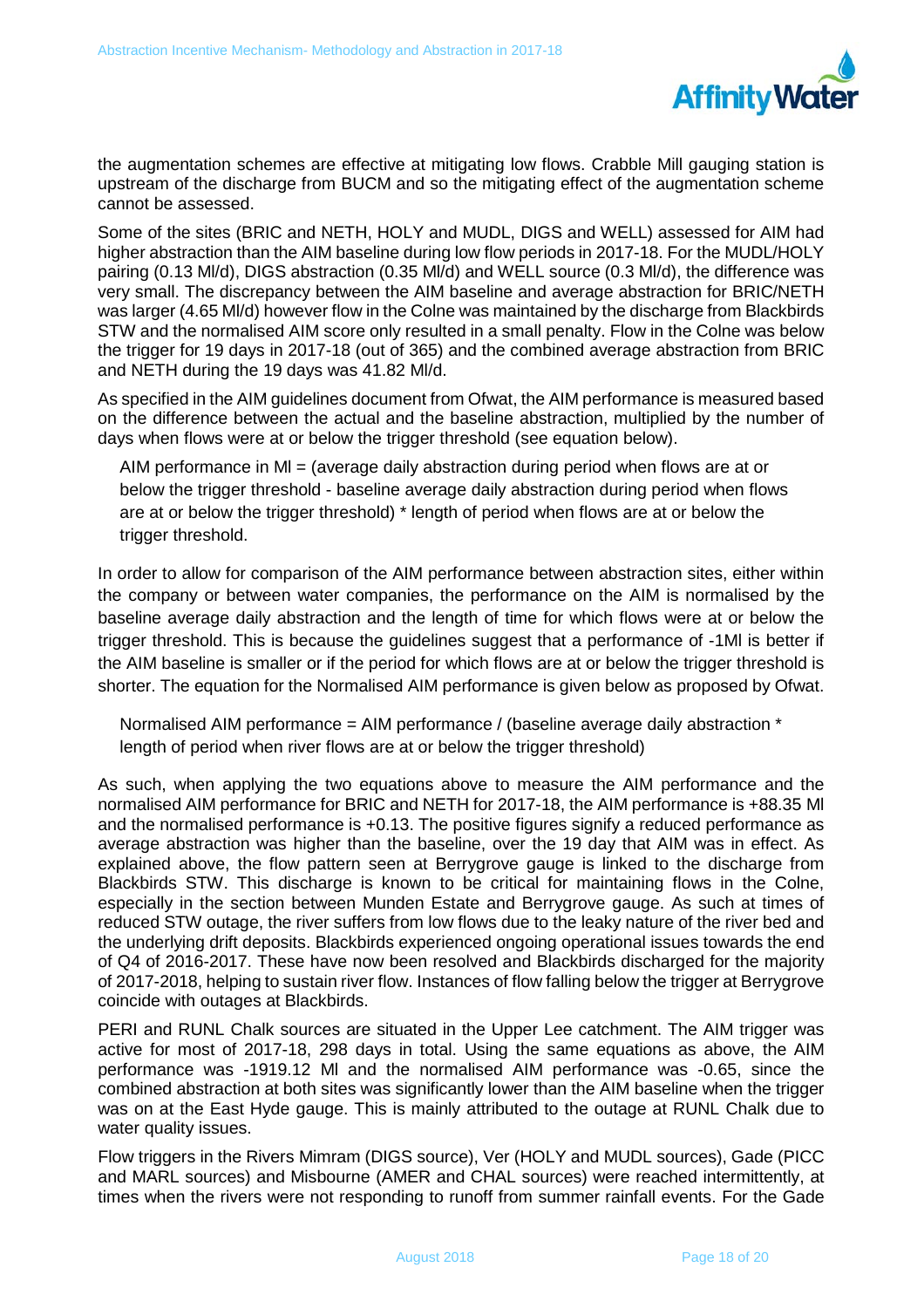

and Misbourne sources, abstraction when AIM was in effect was below the AIM baseline, at - 102.86 Ml and -172.90 Ml respectively. This gives a normalised AIM score of -0.07 for MARL and PICC and -0.18 for AMER and CHAL. For the Ver and Mimram sources, abstraction when AIM was in effect was above the AIM baseline, at +13.13 Ml and +23.10 Ml respectively. This gives a normalised AIM score of +0.01 for HOLY and MUDL and +0.05 for DIGS.

The Rivers Chess, Dour and Rhee were not as responsive to the summer rainfall as some of the other rivers assessed for AIM, and have experienced a gradual decline in flows. Subsequently, the River Rhee breached the AIM trigger in mid-August and the Chess in mid-September. When flow was below the AIM trigger on the Chess, abstraction from CHES was below the AIM baseline, giving an AIM performance score of -154.86 Ml and a normalised AIM score of -0.43. When AIM was enforced, abstraction from SLIP was below the AIM baseline, partly in response to step reductions in abstraction to comply with the abstraction licence conditions. This gave a score of - 121.98 Ml, and a normalised AIM score of -0.31. Water abstracted for the purposes of augmentation was not included in the assessment.

Flow in Dour, as measured at Crabble Mill, was below the AIM trigger for much of 2017-18. Abstraction over this period from BUCM and PRIM was below the AIM baseline, at -568.16 Ml, giving a normalised score of -0.41.

The DENG groundwater levels, as measured in tubewell 19, were maintained by the above average rainfall which we received over the summer. They dipped below the AIM trigger between early October and early December 2017. Abstraction from the DENG aquifer was below the AIM baseline at -79.91 Ml, giving a normalised AIM score of -0.22.

In summary, for the 19 AIM sources that the trigger was reached during 2017-18, the combined AIM performance was -3096.95 Ml and the normalised AIM performance was -2.56. This suggests that the company met and exceeded the AIM baseline figures for this year.

Following the quarterly review of the AIM triggers and baseline abstractions, it appears that they are robust and representative of the catchment status. The validity of the triggers and baseline abstraction is constantly monitored and the next AIM performance review will take place in June 2018 for Q1 of 2018-19.